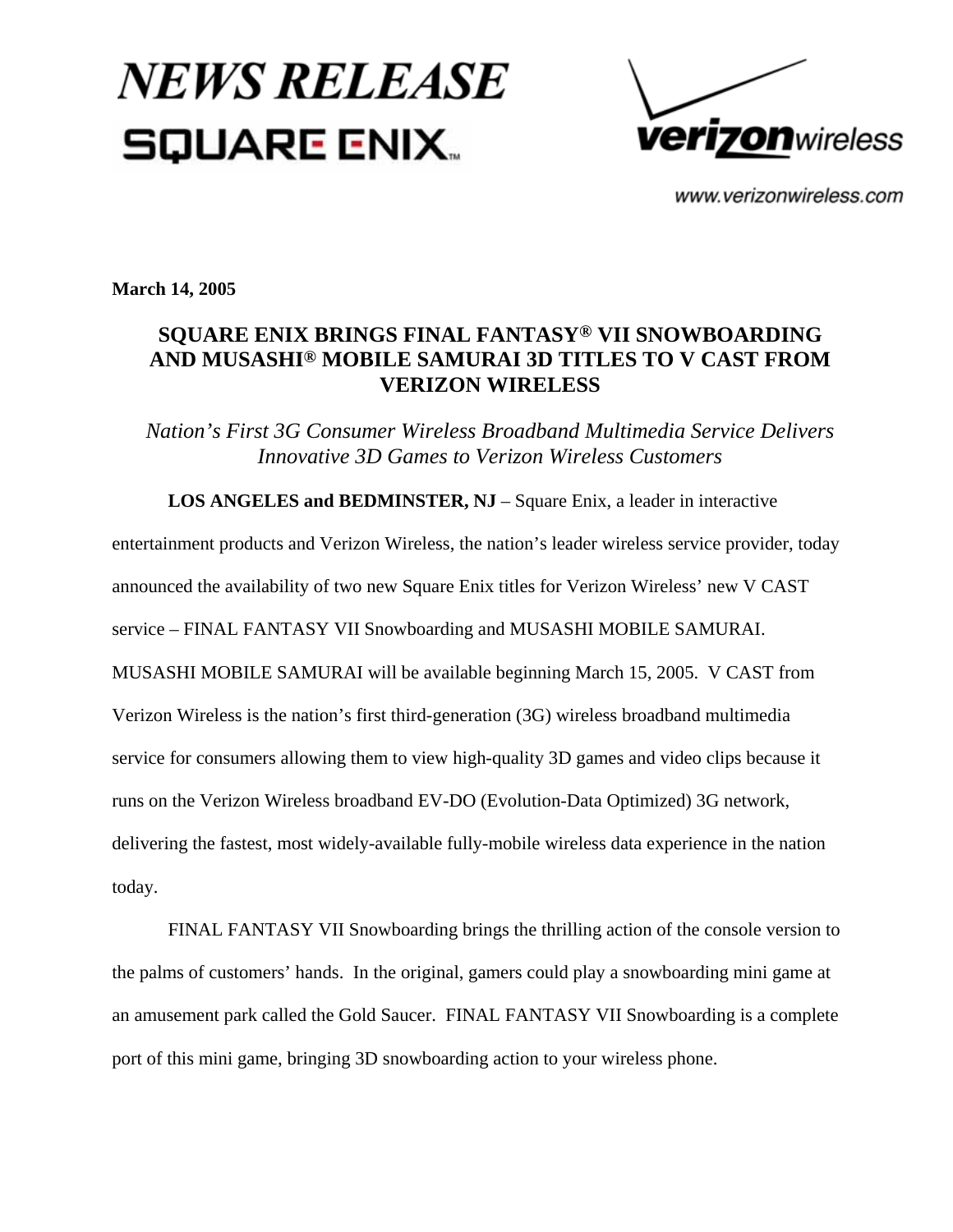MUSASHI MOBILE SAMURAI is based on an upcoming console title, MUSASHI: Samurai Legend™. The wireless game is an original 3D action game that offers spectacular graphics, rich sound effects and fast-paced action that are optimized for the wireless phone experience.

"We are confident that fans will be blown away by the cutting-edge graphics and actionpacked game play offered in these two titles," said Ichiro Otobe, president and chief operating officer of Square Enix, Inc. "We feel that combining interactive content in the renowned Square Enix style with Verizon Wireless' advanced network technology allows us to bring gamers on the go the most exciting experience possible."

"The availability of Final Fantasy VII Snowboarding and Musashi Mobile Samurai on V CAST is an exciting development for our customers," said Paul Palmieri, executive director of business development for Verizon Wireless. "These two titles from Square Enix help us bring the thrill of console games to wireless phones"

Gamers can access V CAST for \$15.00 monthly access in addition to their regular Verizon Wireless calling plan. With V CAST, customers not only have access to some of the hottest game titles on their phones which they can access for an additional fee, but also get unlimited access to a wide array of more than 300 regularly updated daily video clips from leading content providers. There are no airtime charges to download, stream or watch V CAST content. Unlimited basic video clip content is included, but application download fees still apply for 3D games, premium video clip content, and all other Get It Now® applications. Verizon Wireless V CAST customers also receive unlimited browsing of Verizon Wireless' Mobile Web  $2.0<sup>SM</sup>$  news and information service. In addition, customers can choose from premium content, available for an additional cost, which includes 3D games, music videos and other premium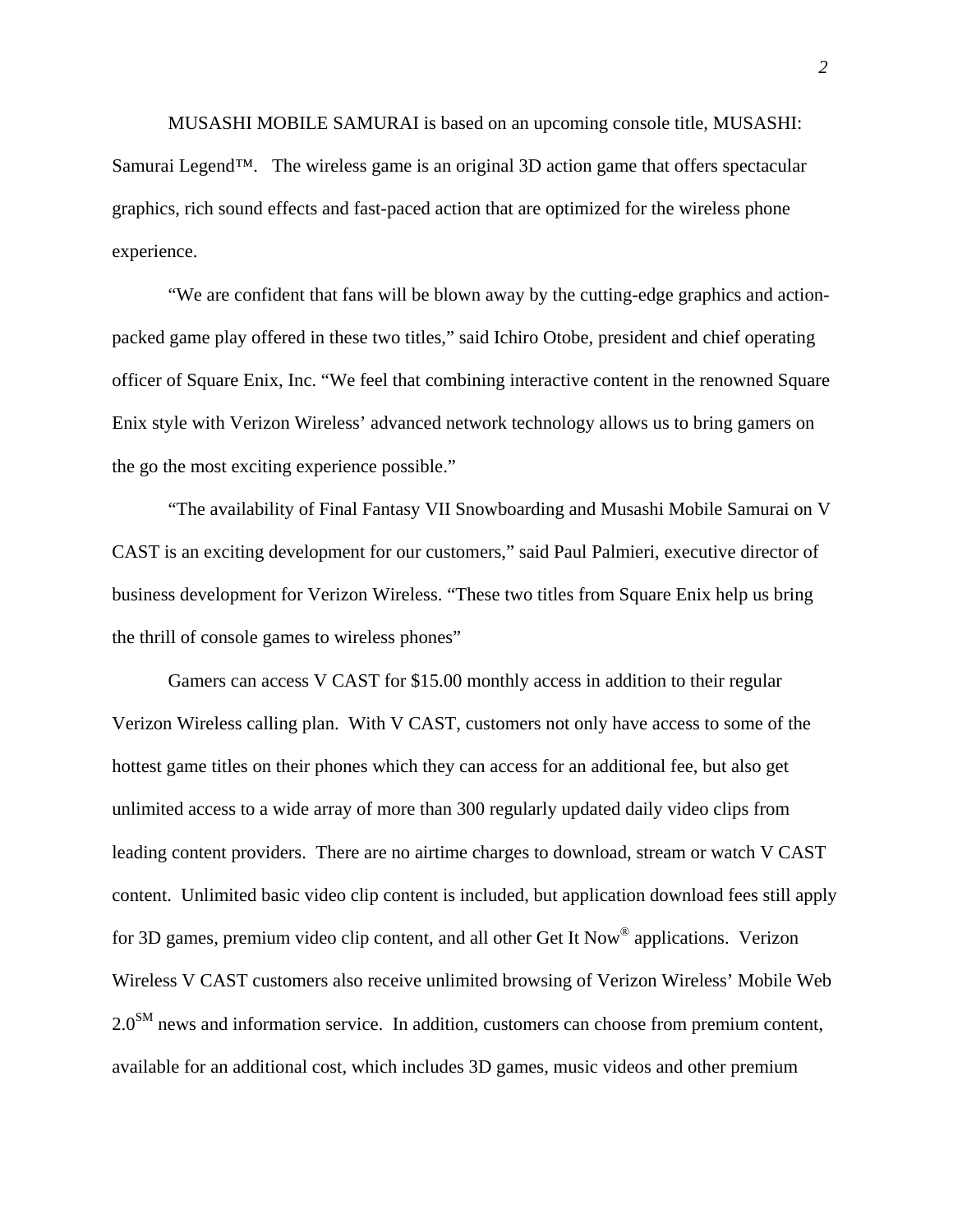content. FINAL FANTASY VII Snowboarding and MUSASHI MOBILE SAMURAI are each available for \$2.99 monthly access or \$9.99 for unlimited use purchase on the LG VX8000.

V CAST's array of hot new multimedia programming is located in the Get It Now® virtual store – customers can check out new cutting-edge 3D games in the getGAMES aisle and access video from favorite news, sports and entertainment providers in the getFLIX shopping aisle. V CAST also gives customers unlimited access to browse for applications in the other familiar Get It Now shopping aisles – such as getTONES and getGOING.

V CAST customers can download FINAL FANTASY VII Snowboarding and MUSASHI MOBILE SAMURAI on the new 3G-capable LG VX8000 phone – the pinnacle of visual entertainment. With the LG VX8000, V CAST customers can download content with just a few clicks and experience clarity and sharpness never before seen on mobile phones in the United States. The LG VX8000 is available to Verizon Wireless customers for \$199.99 after \$70 rebate with a two-year customer agreement.

For more information on Verizon Wireless products and services, visit a Verizon Wireless Communications Store, call 1-800-2 JOIN IN or go to www.verizonwireless.com.

# # #

## **About Verizon Wireless**

Verizon Wireless owns and operates the nation's most reliable wireless network, serving 43.8 million voice and data customers. Headquartered in Bedminster, NJ, Verizon Wireless is a joint venture of Verizon Communications (NYSE:VZ) and Vodafone (NYSE and LSE: VOD). Find more information on the Web at www.verizonwireless.com. To preview and request broadcastquality video footage and high-resolution stills of Verizon Wireless operations, log on to the Verizon Wireless Multimedia Library at [www.verizonwireless.com/multimedia](http://www.verizonwireless.com/multimedia).

## **About Square Enix Co., Ltd. and Square Enix, Inc.**

Headquartered in Tokyo, Japan, Square Enix Co., Ltd. (Square Enix) develops, publishes and distributes entertainment content including interactive entertainment software and publications in Japan, North America, Europe and Asia. Square Enix brings two of Japan's best-selling franchises – FINAL FANTASY®, which has sold over 60 million units worldwide, and DRAGON QUEST™, which has sold over 35 million units worldwide – under one roof. Square